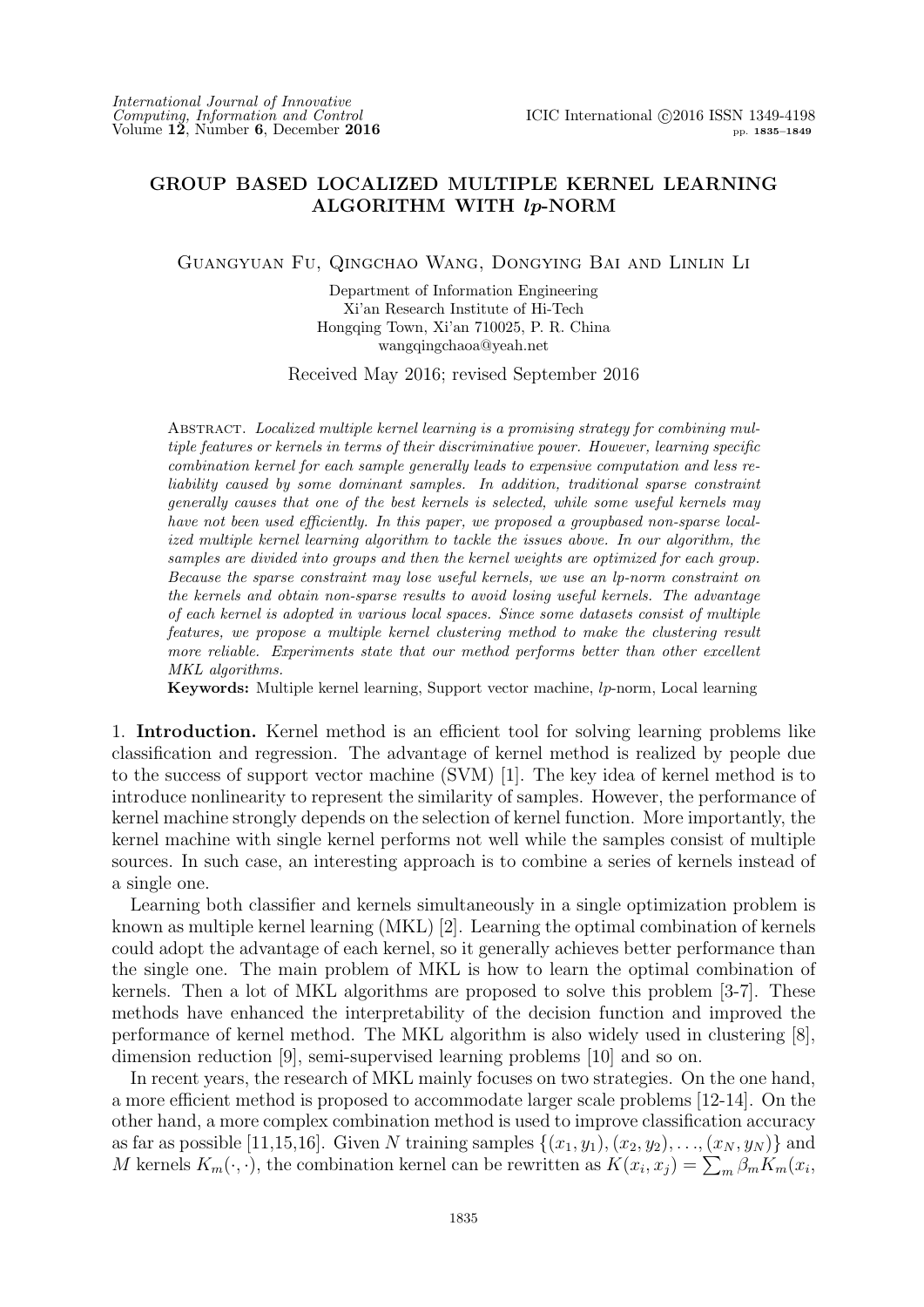*x*<sub>*j*</sub>).  $\beta_m$  is the weights of kernel  $K_m(\cdot, \cdot)$ . For SVM-based framework, the problem of learning a linear combination generally has the form as follows:

$$
\max_{\beta} \min_{\alpha} \frac{1}{2} \sum_{i=1}^{N} \sum_{j=1}^{N} \alpha_i \alpha_j y_i y_j \left( \sum_{m=1}^{M} \beta_m K_m(x_i, x_j) \right) - \sum_{i=1}^{N} \alpha_i \tag{1}
$$

where alternation optimization is usually used to learn the support vector coefficient  $\alpha$ and kernel weights *β*.

Nevertheless, canonical MKL basically adopts a uniform combination for the whole input space. Due to the diversity of samples, the optimal kernel weights may vary from different input spaces. This motivates us using different combination kernels in different local spaces. Under the idea of local learning, some promising results have been achieved [17-23].

Generally, by rewriting the combination of base kernel into a sample-based one, the combination kernel can be defined as  $K(x_i, x_j) = \sum_m \beta_m^{x_i} \beta_m^{x_j} K_m(x_i, x_j)$ . The kernel weight of  $\beta_m^{x_i}$  is specific for each sample.

The final solution of SVM based on the LMKL is to solve the dual problem as follows:

$$
\max_{\beta} \min_{\alpha} \frac{1}{2} \sum_{i=1}^{N} \sum_{j=1}^{N} \alpha_i \alpha_j y_i y_j \left( \sum_{m=1}^{M} \beta_m^{x_i} \beta_m^{x_j} K_m(x_i, x_j) \right) - \sum_{i=1}^{N} \alpha_i \tag{2}
$$

The solving of  $\alpha$  is actually a canonical SVM problem. The essential problem lies in the solving of  $\beta$  which is a difficult quadratic non-convex problem. We know that solving the quadratic programming problem needs expensive computation. Gonen and Alpaydin [17] defined a gating model to represent *β*, and the updating of *β* was replaced by updating the parameters of the gating model, which can be obtained by gradient descent. This method is called localized multiple kernel learning (LMKL). LMKL is a great progress, although it achieves statistically similar accuracy results compared with canonical MKL. It provides an efficient solution for the difficult quadratic non-convex problem. Inspired by it, more efficient localized MKL algorithms were proposed [18-21].

In practice, such sample-based MKL methods have enhanced the discriminative power of classifiers. However, the expensive computation is incurred to learning kernel weights for each sample. More importantly, heavily respecting individual samples may overwhelm the intrinsic properties of a category so as to reduce the reliability of classifier [22]. In this case, Yang [22] proposed a group-sensitive multiple kernel learning (GS-MKL). The samples were divided into groups and then learnt the specific kernel weights for each group referring to LMKL [17]. However, the GS-MKL method uses a sparse constraint for the kernels, and thus some useful kernels may have not been used effectively. At the same time, Marius et al. [11] researched the non-sparse constraint on kernels and found it could generally achieve better performance than sparse methods. Then non-sparse methods became a new focus in the field of MKL.

In this paper, to inherit the advantage of group based MKL and non-sparse method, we propose a novel group based localized MKL algorithm with *lp*-norm constraint (*lp*-GLMKL). The main contributions of this paper consist of two points. One is that a non-sparse group based localized MKL framework is proposed. The other one is that we design a multi-kernel k-means algorithm. Thanks to the fact that the *lp*-norm constraint is employed, we can obtain a non-sparse local combination of kernels. The performance of classifier is improved by adjusting the sparsity of kernels. Because the samples are represented by multiple kernels/features, the multi-kernel clustering algorithm is more suitable for our *lp*-GLMKL framework. The flowchart of training the classifier is summarized in Figure 1.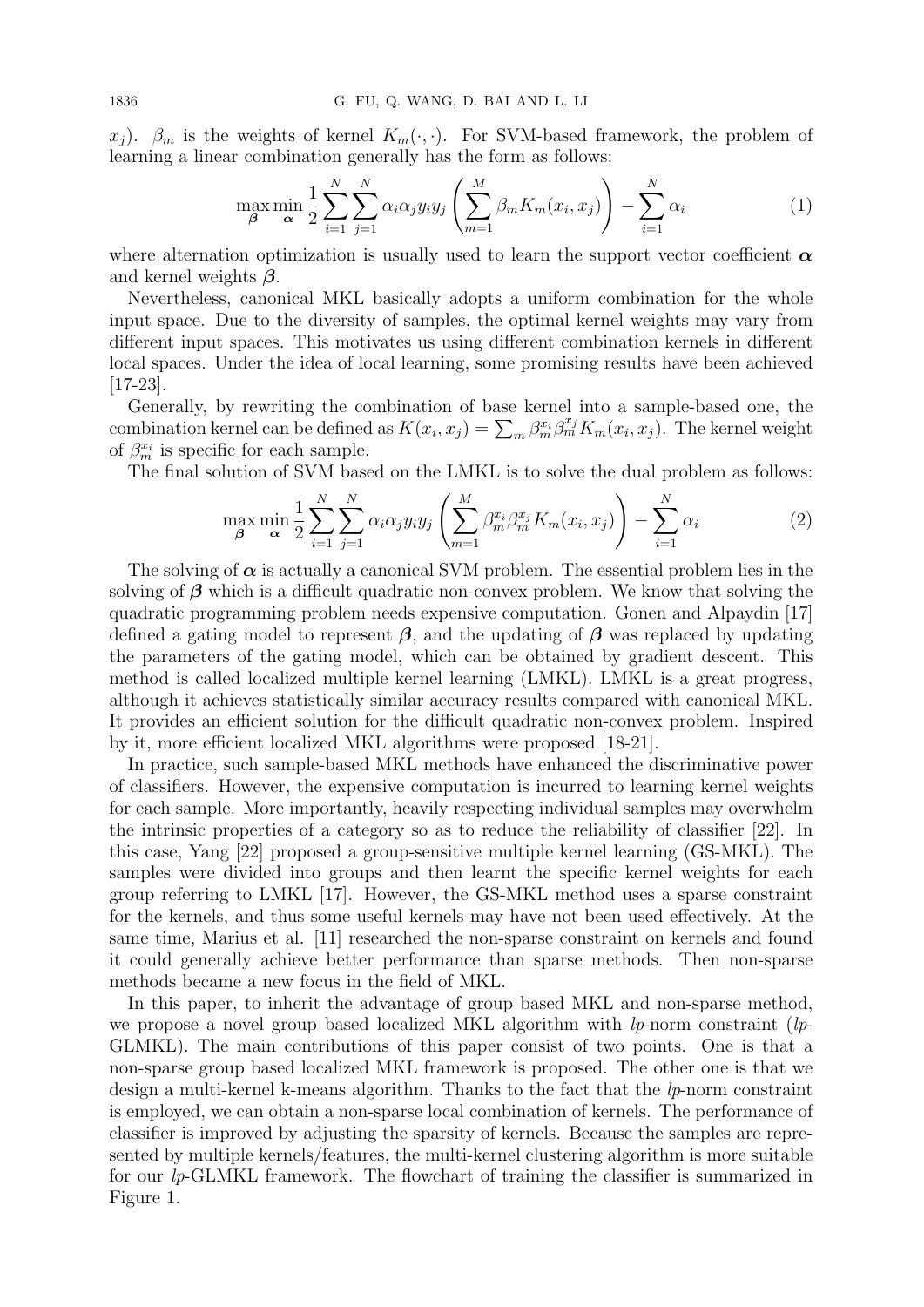

FIGURE 1. Flowchart of training the classifier

We carry out extensive experiment to compare the performance to some excellent MKL algorithms. The experiment on synthetic dataset indicates that our method achieves better decision boundary than the baseline approaches. Then we evaluate the performance of our method and test the influence of the parameters on eight UCI datasets. Finally, we apply our method to computer vision dataset and our method achieves higher classification accuracy than other excellent MKL algorithms.

The rest of this paper is organized as follows. In Section 2, the *lp*-GLMKL framework and optimization procedure for binary classification are introduced. The multi-kernel Kmeans clustering algorithm is presented in Section 3. Section 4 presents the experiments and analyses. Finally, Section 5 concludes this paper.

2. **Learning** *lp***-GLMKL Based Classifier.** We take binary classification as an example to state the framework of *lp*-GLMKL method. Assume that we have *N* training samples, and the training dataset is represented by  $D_L = \{x_i, y_i\}_{i=1}^N$ , where *x* represents the *N* training samples, and  $y \in \{-1, +1\}$  is the labels of the training samples. Noted that  $x_i$  could consist of multiple features which are represented by  $m$  kernels, or  $x_i$  is just one vector represented by *m* kernels. The theory is all the same. The discriminant function is defined as:

$$
f(x) = \sum_{m=1}^{M} \beta_m^{c(x)} \langle \boldsymbol{w}_m, \phi_m(x) \rangle + b \tag{3}
$$

where  $\beta_m^{c(x)}$  represents the weight of the *m*th kernel in the group  $c(x)$ . By modifying the original SVM formulation with this new discriminant function, the training procedure can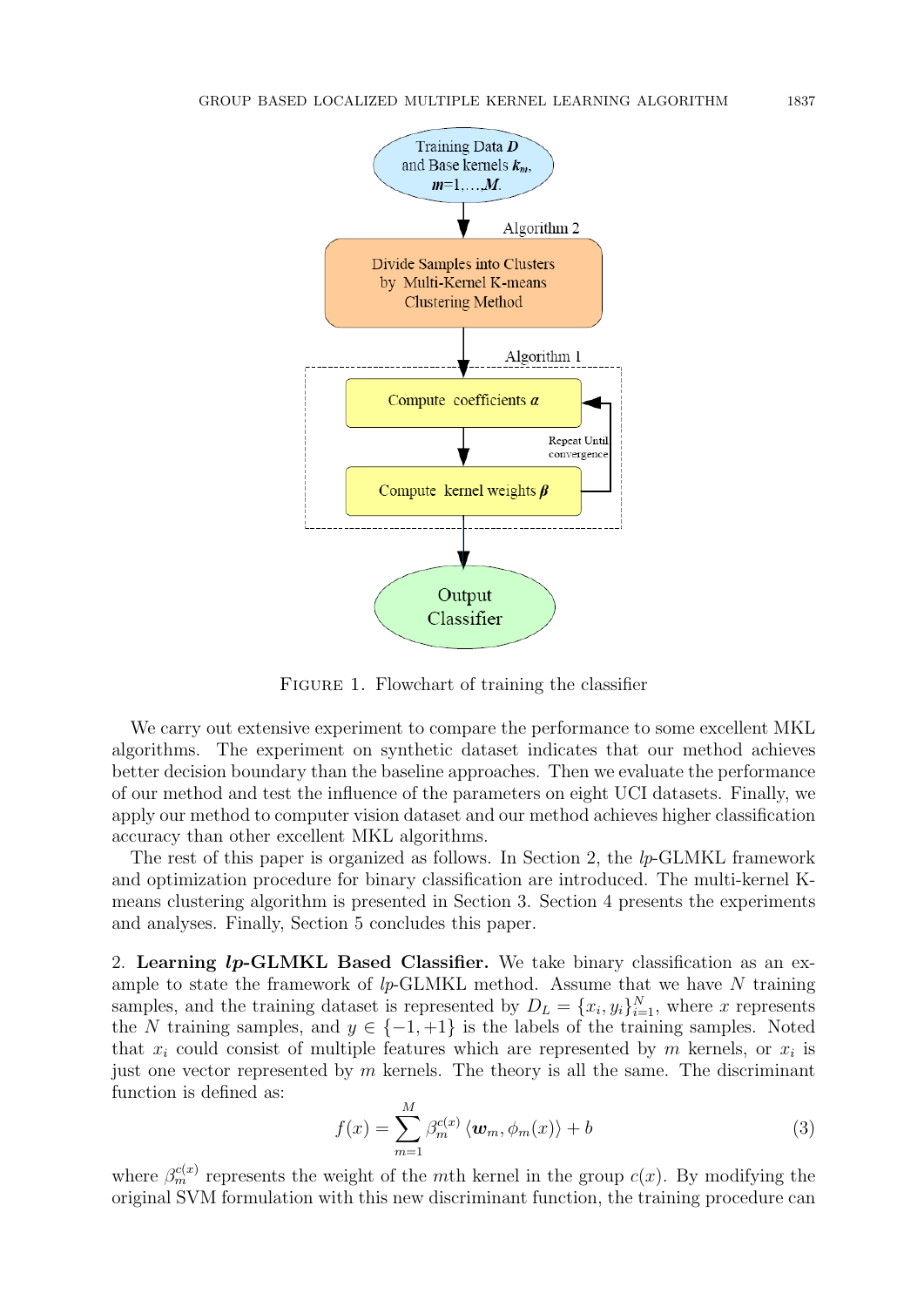be implemented by solving the following optimization problem:

$$
\min_{\mathbf{w}_m, b, \xi, \beta} \frac{1}{2} \sum_{m}^{M} \|\mathbf{w}_m\|^2 + C \sum_{i=1}^{N} \xi_i
$$
\ns.t. 
$$
y_i \left( \sum_{m=1}^{M} \beta_m^{c(x_i)} \langle \mathbf{w}_m, \phi_m(x_i) \rangle + b \right) \ge 1 - \xi_i \quad \forall i,
$$
\n
$$
\xi_i \ge 0 \quad \forall i,
$$
\n
$$
\sum_m \left( \beta_m^{c(x_i)} \right)^p = 1 \quad \beta_m^{c(x_i)} \ge 0 \quad \forall i, m
$$
\n(4)

where *C* is the regularization parameter and  $\xi$  is the slack variable. Inspired by SVM [1], Lagrange multiplier method is used to solve the dual problem of Equation (4). We first fix the kernel weights  $\beta$  and minimize the problem (4). The Lagrange object function is formulated as follows:

$$
L = \frac{1}{2} \sum_{m}^{M} ||\boldsymbol{w}_{m}||^{2} + \sum_{i=1}^{N} (C - \alpha_{i} - \gamma_{i}) \xi_{i}
$$
  
+ 
$$
\sum_{i=1}^{n} \alpha_{i} - \sum_{i=1}^{N} \alpha_{i} y_{i} \left( \sum_{m=1}^{M} \beta_{m}^{c(x)} \langle \boldsymbol{w}_{m}, \phi_{m}(x) \rangle + b \right)
$$
(5)

where  $\alpha_i$  and  $\gamma_i$  are the Lagrange multipliers.

Taking the derivatives of *L* with respect to the primal variables, we get the following:

$$
\frac{\partial L}{\partial \boldsymbol{w}_m} = 0 \Rightarrow \boldsymbol{w}_m = \sum_i \beta_m^{c(x_i)} \phi_m(x_i) \alpha_i y_i \tag{6}
$$

$$
\frac{\partial L}{\partial b} = 0 \Rightarrow \sum_{i} \alpha_i y_i = 0 \tag{7}
$$

$$
\frac{\partial L}{\partial \xi_i} = 0 \Rightarrow C = \alpha_i + \beta_i \tag{8}
$$

Eliminating the  $w, \xi$  and *b* using Equations (6)-(8), we obtain the dual formulation of problem (4) as follows:

$$
\min_{\alpha} \frac{1}{2} \sum_{i=1}^{N} \sum_{j=1}^{N} \alpha_i \alpha_j y_i y_j \left( \sum_{m=1}^{M} \beta_m^{c(x_i)} \beta_m^{c(x_j)} K_m(x_i, x_j) \right) - \sum_{i=1}^{N} \alpha_i
$$
\ns.t. 
$$
\sum_{i=1}^{N} \alpha_i y_i = 0, \quad \alpha_i \le C \quad \forall i
$$
\n(9)

and the discriminant function of Equation (3) becomes:

$$
f(x) = sign\left(\sum_{i} \alpha_i y_i K(x_i, x_j) + b\right)
$$
\n(10)

where

$$
K(x_i, x_j) = \sum_{m} \beta_m^{c(x_i)} \beta_m^{c(x_j)} K_m(x_i, x_j)
$$
 (11)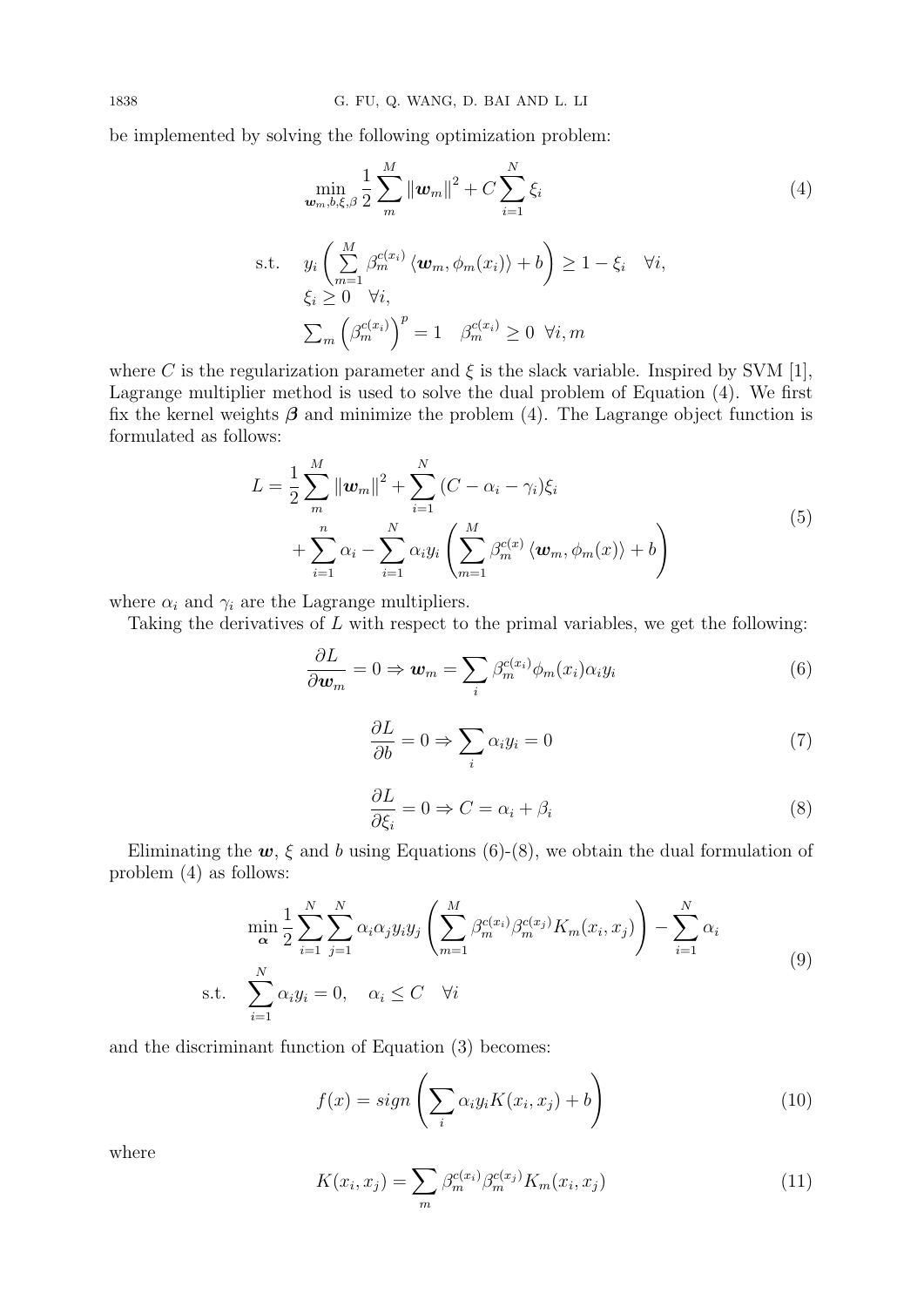While we also should maximize the object function of Equation (9) over kernel weights *β*, the optimization problem is finally a max-min problem as follows:

$$
\max_{\beta} \min_{\alpha} J = \frac{1}{2} \sum_{i=1}^{N} \sum_{j=1}^{N} \alpha_i \alpha_j y_i y_j \left( \sum_{m=1}^{M} \beta_m^{c(x_i)} \beta_m^{c(x_j)} K_m(x_i, x_j) \right) - \sum_{i=1}^{N} \alpha_i
$$
  
s.t. 
$$
\sum_{i=1}^{N} \alpha_i y_i = 0, \quad 0 \le \alpha_i \le C \quad \forall i
$$

$$
\sum_{m} \left( \beta_m^{c(x_i)} \right)^p = 1 \quad \beta_m^{c(x_i)} \ge 0 \quad \forall i, m
$$
\n(12)

*J* is a multi-object function of coefficient  $\alpha$  and local kernel weights  $\beta$ . When  $\beta$  is fixed, minimizing *J* over the coefficient is meant to minimize the global classification error and maximize the margin. When  $\alpha$  is fixed, maximizing *J* over the local kernel weights is meant to maximize the intra-class similarity and minimize the inter-class similarity simultaneously.

Similar to canonical MKL, we alternately optimize  $\alpha$  and  $\beta$  to solve the max-min problem. In the first stage, we fix  $\beta$  and optimize  $\alpha$ . It is easy to know that this problem is a canonical SVM with the specific combination kernel, while there are many algorithms with it. In the second stage, we fix  $\alpha$  and optimize  $\beta$ . *J* can be rewritten as follows:

$$
J(\beta) = \sum_{g=1}^{G} \sum_{g'=1}^{G} \beta_m^g \beta_m^{g'} S_m^{gg'}(\alpha^*) - \sum_{i=1}^{N} \alpha_i^*
$$
 (13)

where

$$
S_m^{gg'}\left(\alpha^*\right) = \frac{1}{2} \sum_{\{i \mid c(x_i) = g\}} \sum_{\{i \mid c(x_i) = g'\}} \alpha_i^* \alpha_j^* y_i y_j K_m(x_i, x_j) \tag{14}
$$

and  $\alpha^*$  is the optimization result of  $\alpha$ .

Note that the solving of  $J(\beta)$  in Equation (13) is independent of the latter item, though it equals solving the problem of Equation (15).

$$
\max_{\beta} \sum_{g=1}^{G} \sum_{g'=1}^{G} \sum_{m=1}^{M} \beta_m^g \beta_m^{g'} S_m^{gg'}(\alpha) \tag{15}
$$

It is obvious that this is a quadratic non-convex problem. We know that solving the quadratic programming problem needs expensive computation. Inspired by [17,22]. A gating model is adopted to represent  $\beta$ . The gating function is designed as follows:

$$
\beta_m^g = \frac{\exp\left(a_m^g v_m^g + b_m^g\right)}{\left(\sum_{m'=1}^M \exp\left(a_{m'}^g v_{m'}^g + b_{m'}^g\right)\right)^{\frac{1}{p}}}
$$
(16)

where  $v_m^g$  is the kernel alignment [24] of the *m*th kernel in sample group of *g*, and it can be calculated by Equation (17).

$$
v_m^g = \frac{\langle K_m^g, y_g y_g^T \rangle_F}{\sqrt{\langle K_m^g, K_m^g \rangle_F \langle y_g y_g^T, y_g y_g^T \rangle_F}}
$$
(17)

where

$$
\langle K_p, K_q \rangle_F = \sum_{i,j} K_p(x_i, x_j) K_q(x_i, x_j) \tag{18}
$$

We can observe that  $\sum_{m=1}^{M} (\beta_m^g)^p = 1$  from Equation (16), so there is actually a *p* norm constraint with  $\beta_m^g$ . We can optimize *p* according to dataset to change the sparseness of kernels. Considering the property varies from different local spaces, it is an interesting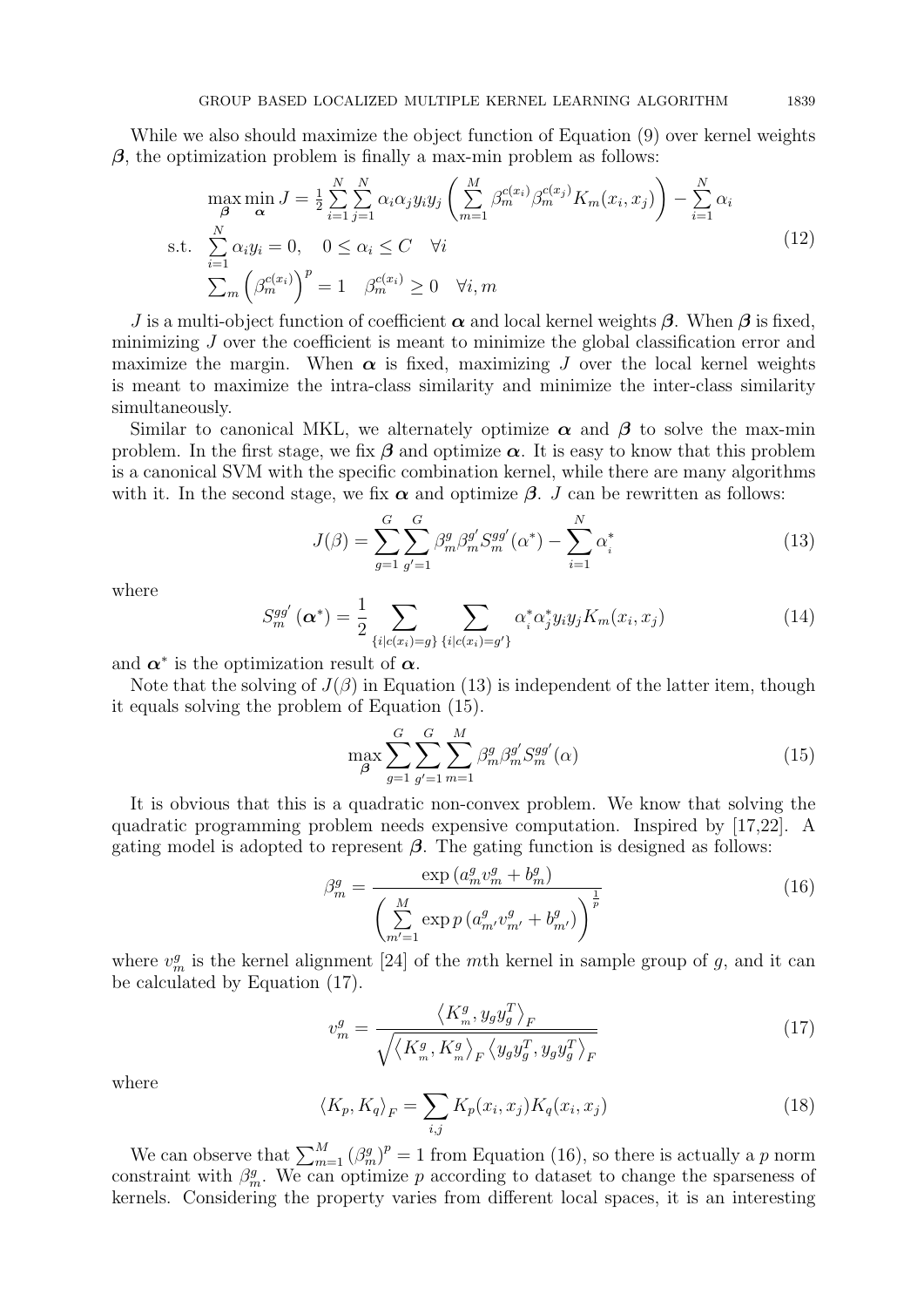idea to employ different *p* in each group. However, we have no idea to confirm so many *p* values, and this problem can be further researched in next work.

After representing the local kernel weights with the gating model,  $J(\beta)$  becomes a convex function about *a* and *b*. Thus, we can optimize *a* and *b* with the gradient-descent method to maximize  $J(\beta)$ . The derivative of  $J(\beta)$  is as follows:

$$
\frac{\partial J(\beta)}{\partial a_m^g} = 2 \sum_{l}^{M} \left( \sum_{i=1}^{G} \left( \beta_l^i S_l^{ig}(\alpha) \right) \beta_m^g v_m^g \left( \delta_m^l - \left( \beta_l^g \right)^p \right) \right) \tag{19}
$$

$$
\frac{\partial J(\beta)}{\partial b_m^g} = 2 \sum_{l}^{M} \left( \sum_{i=1}^{G} \left( \beta_l^i S_l^{ig}(\alpha) \right) \beta_m^g \left( \delta_m^l - \left( \beta_l^g \right)^p \right) \right) \tag{20}
$$

where  $\delta_m^l = 1$  if  $l = m$  and  $\delta_m^l = 0$  otherwise. We update **a** and **b** by gradient-descent method, and then update  $\beta_m^g$  with **a** and **b**.

$$
a_m^g + \lambda^t \frac{\partial J(\beta)}{\partial a_m^g} \to a_m^g \tag{21}
$$

$$
b_m^g + \mu^t \frac{\partial J(\beta)}{\partial b_m^g} \to b_m^g \tag{22}
$$

where  $\lambda^t$  and  $\mu^t$  are the step sizes, and they can be obtained by a line search method like [6] or fixed as a small constant.

Alternatively optimize  $\beta$  and  $\alpha$  until some termination criterions are met. We use the duality gap as the termination criterion, which is written as follows:

$$
\max_{m} \sum_{i=1}^{N} \sum_{j=1}^{N} \alpha_i \alpha_j y_i y_j K_m(x_i, x_j) - \sum_{i=1}^{N} \sum_{j=1}^{N} \alpha_i \alpha_j y_i y_j \left( \sum_{m=1}^{M} \beta_m^{c(x_i)} \beta_m^{c(x_j)} K_m(x_i, x_j) \right) \le \varepsilon
$$
 (23)

where  $\varepsilon$  is the tolerance threshold set in advance.

The complete optimization process of *lp*-GLMKL for binary classification is summarized in Algorithm 1.

## **Algorithm 1** *lp*-GLMKL method for binary classification

- 1: Divide the training samples into different groups
- 2: Initialize *a*, *b* with small random numbers
- 3: Repeat
- 4: Calculate local kernel weights  $\beta_m^g$  as Equation (16);
- 5: Calculate kernel matrix as Equation (11);
- 6: Solve support vector coefficient  $\alpha$  using the canonical SVM
- 7: Update gating model parameters *a* and *b* as Equations (21) and (22)

8: Until meet the termination criterion of Equation (23).

3. **Kernel K-Means Clustering for the** *lp***-GLMKL.** Unlike sample-based localized method, our *lp*-GLMKL is a group based algorithm. There is a clustering stage before training the classifier. We need to design an effective clustering algorithm suitable for our *lp*-GLMKL. Because the training samples are represented by multiple features or kernels, traditional clustering algorithm cannot effectively solve this problem. In this section, we present a multi-kernel K-means clustering method. We merge the *m* kernel matrixes into one and then use the kernel K-means clustering algorithm. The weights of the kernel matrixes are obtained by centered KTA (CKTA) [25]. The CKTA is a novel kernel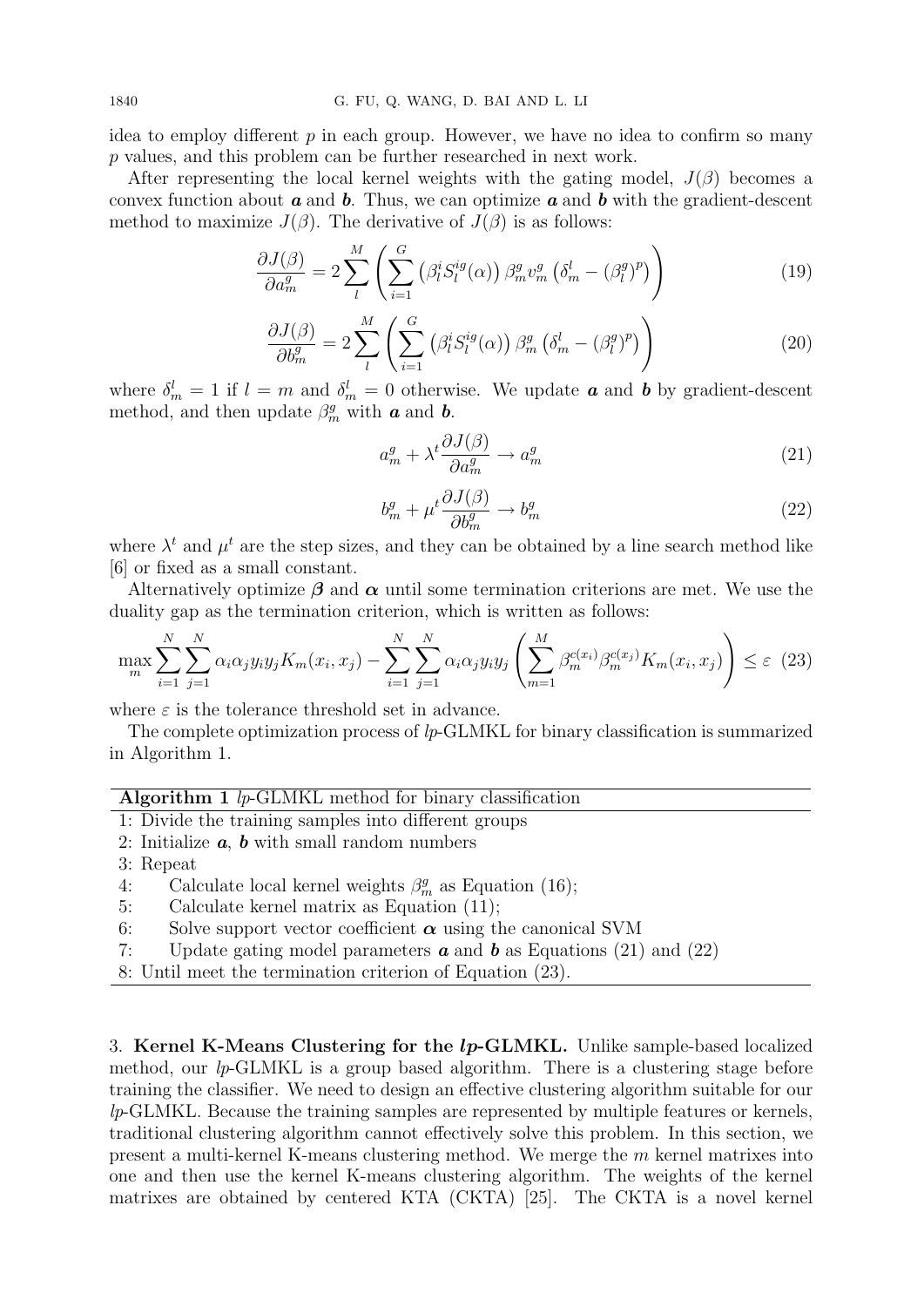alignment which performs well in evaluating the kernel matrixes. The kernel matrixes are centered as follows:

$$
K_{ci} = \left[ I - \frac{11^T}{n} \right] K_i \left[ I - \frac{11^T}{n} \right]
$$
 (24)

Then we calculate the weights of the kernel matrixes as:

$$
\eta_i = \frac{F(K_i, y)}{\sum_{j=1}^{m} F(K_j, y)}
$$
\n(25)

where

$$
F(K_{ci}, \mathbf{y}) = \frac{\langle K_{ci}, \mathbf{y}\mathbf{y}^T \rangle_F}{\sqrt{\langle K_{ci}, K_{ci} \rangle_F \langle \mathbf{y}\mathbf{y}^T, \mathbf{y}\mathbf{y}^T \rangle_F}}
$$
(26)

The *m* kernel matrixes are merged into one matrix as follows:

$$
K = \sum_{i=1}^{m} \eta_i K_i \tag{27}
$$

The kernel matrixes *K* are taken as the distance of samples, then implementing the kernel clustering on *K*. The clustering error can be calculated by

$$
E(C_1, \cdots, C_G) = \sum_{n=1}^{N_p} \sum_{g=1}^{G} I(x_n \in C_g) \|x_n - C_g\|^2
$$
 (28)

where

$$
||x_n - C_g||^2 = K_{nn} - \frac{2\sum_{l=1}^{N_p} I(x_n \in C_g)K_{ln}}{\sum_{l=1}^{N_p} I(x_n \in C_g)} + \frac{\sum_{i=1}^{N_p} \sum_{j=1}^{N_p} I(x_i \in C_g)I(x_j \in C_g)K_{ij}}{\sum_{i=1}^{N_p} \sum_{j=1}^{N_p} I(x_i \in C_g)I(x_j \in C_g)}
$$
(29)

The clustering result of  $x_i$  is computed by:

$$
C(x_i) = \arg\min_{g} \left( \|x_i - C_g\|^2 \right) \tag{30}
$$

The process of clustering for *lp*-GLMKL is summarized in Algorithm 2. Figure 2 shows the complete flowchart of using *lp*-GLMKL for training and testing.

|  |  | Algorithm 2 Kernel K-means clustering with multiple views |  |
|--|--|-----------------------------------------------------------|--|
|  |  |                                                           |  |

Input: *m* kernel matrixes, number of groups *G*

Output: Final clustering results

- 1: Calculate the weights of the kernel matrixes as Equation (25);
- 2: Merge the *m* kernel matrixes to one matrix as Equation (27);
- 3: Initialize clusters  $C_1, \cdots, C_G$ ;
- 4: Repeat
- 5: Calculate the clustering error as Equation (28);
- 6: Find  $C(x_i)$  as Equation (30);
- 7: Update clusters;
- 8: Until convergence;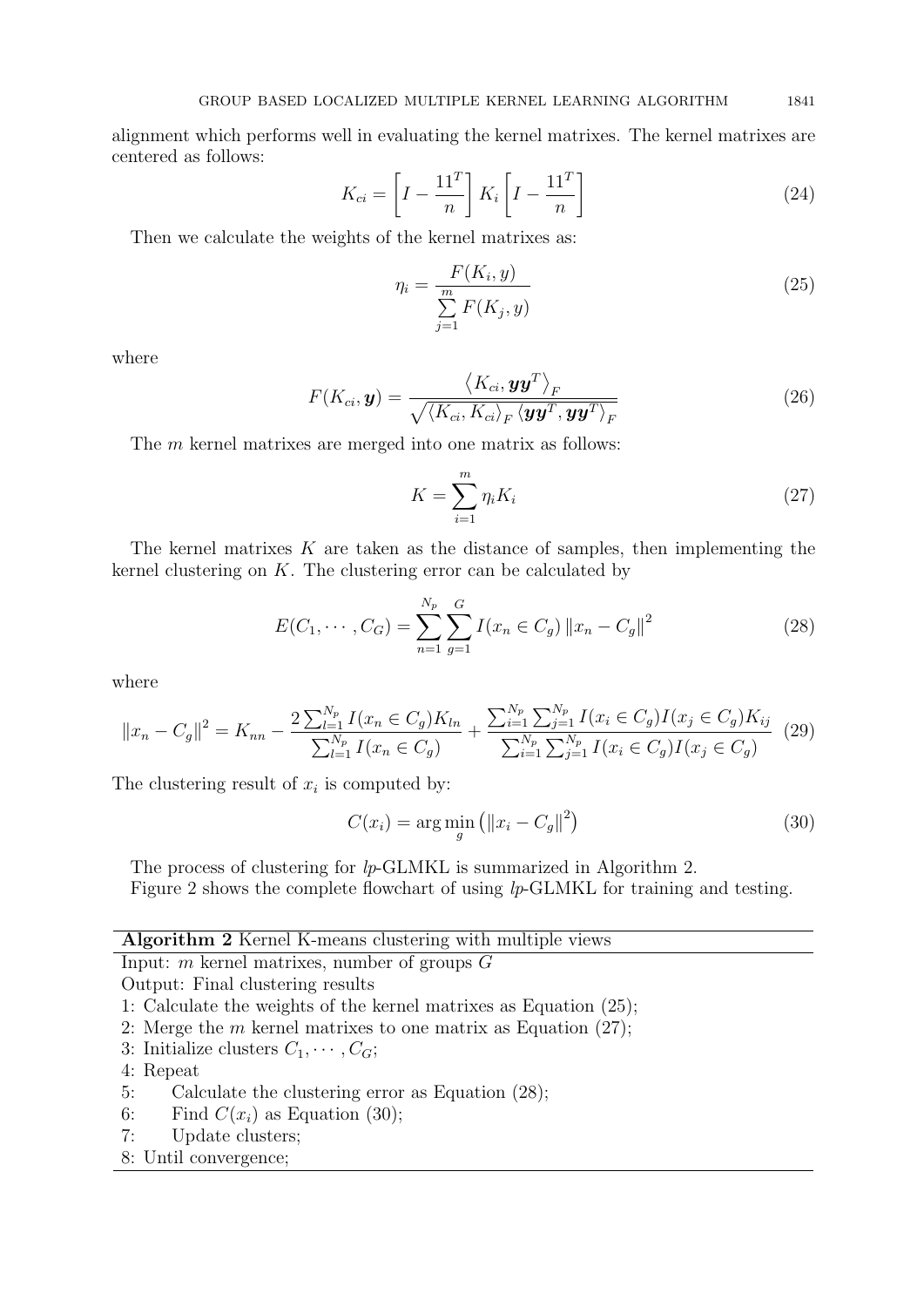

FIGURE 2. Flowchart of using *lp*-GLMKL for classification

4. **Experiments and Analyses.** The proposed algorithm was implemented in MAT-LAB and the canonical SVM problem was solved by SMO [4]. We take the canonical MKL (Simple MKL) [6], the canonical sample-based localized MKL (LMLK) [17], and the group-based MKL (GS-MKL) [22] as the baseline approaches.

We compared the performance with the baseline approaches in three sets of experiments. Firstly, the MKL methods were implemented on synthetic dataset to analyze the decision boundary. Secondly, the experiments were implemented on UCI datasets to evaluate the inference of different parameters and compare to baseline MKL methods. Finally, two image datasets were used to evaluate the performance of the MKL methods on computer vision.

4.1. **Experiments on synthetic dataset.** In this section, we created a two dimensions synthetic dataset like [17,19]. The dataset consists of 400 data samples generated from four Gaussian components (each class has two Gaussian components) with the following mean and covariance matrices.

$$
\mu_{11} = \begin{pmatrix} -1.0 \\ +1.0 \end{pmatrix} \quad \Sigma_{11} = \begin{pmatrix} 0.8 & 0.0 \\ 0.0 & 4.0 \end{pmatrix}
$$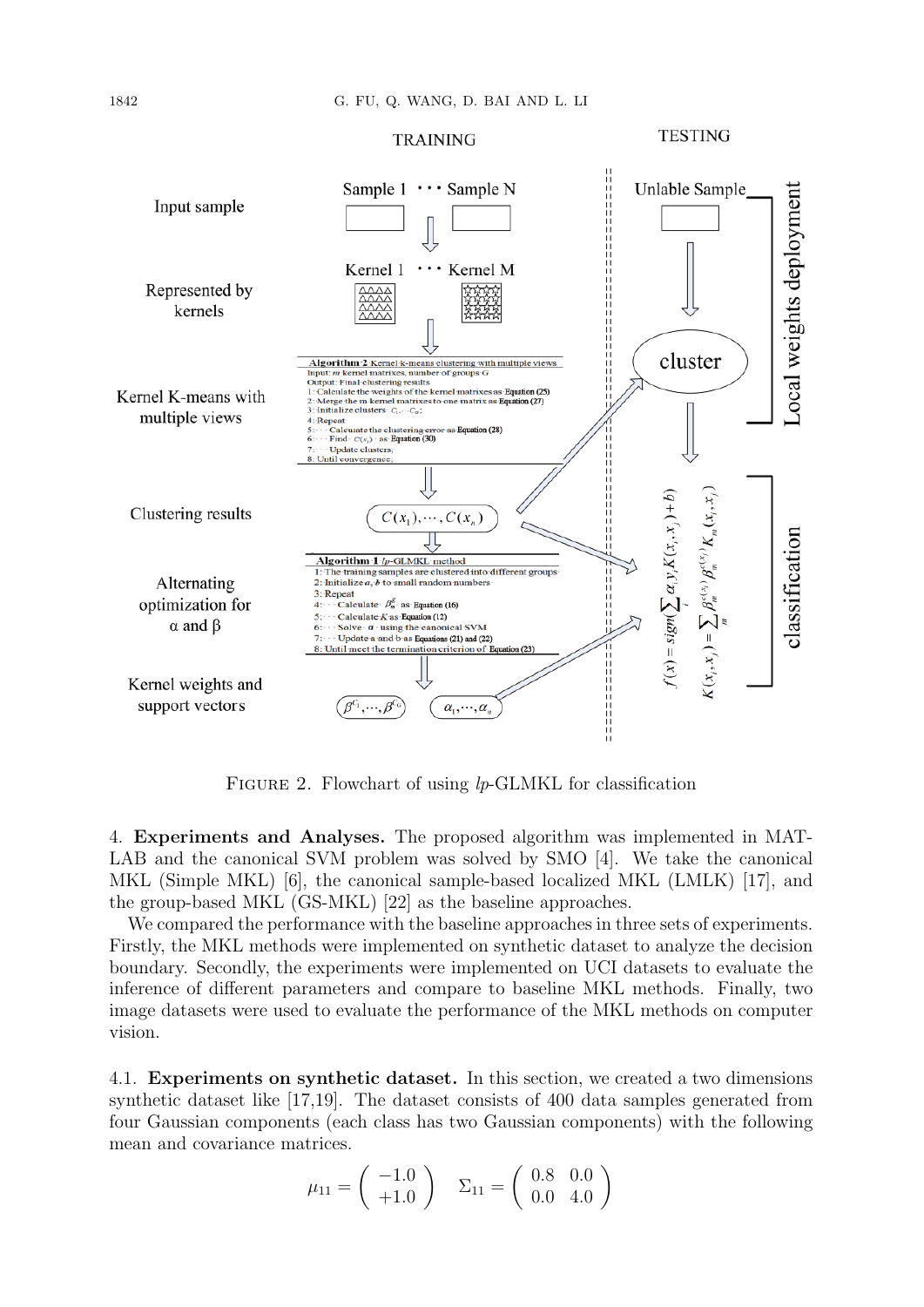$$
\mu_{12} = \begin{pmatrix} +3.0 \\ +1.0 \end{pmatrix} \quad \Sigma_{12} = \begin{pmatrix} 0.8 & 0.0 \\ 0.0 & 4.0 \end{pmatrix}
$$

$$
\mu_{21} = \begin{pmatrix} -3.0 \\ -3.0 \end{pmatrix} \quad \Sigma_{21} = \begin{pmatrix} 0.8 & 0.0 \\ 0.0 & 2.0 \end{pmatrix}
$$

$$
\mu_{22} = \begin{pmatrix} +1.0 \\ -3.0 \end{pmatrix} \quad \Sigma_{22} = \begin{pmatrix} 0.8 & 0.0 \\ 0.0 & 2.0 \end{pmatrix}
$$

We respectively use the four MKL algorithms (the three baseline methods and our algorithm) to calculate the boundary of the positive and negative samples. The candidate kernels consisted of linear kernel and polynomial kernel with one degree. For our algorithm and GS-MKL, the number of groups *G* was set to 4. The norm constraint of *p* was fixed to 2 for our algorithm. Because the data distribution is known to us, we could directly obtain the Bayesian decision boundary. It is obvious that the Bayesian boundary is the optimal solution for this classification problem. Hence, how well the decision boundaries match to the Bayesian boundary can be used to evaluate the performance of the classifier. The optimal boundary and experiment results are shown in Figure 3. The solid blue line is the Bayesian boundary and the dotted black line is the decision boundary learned by MKL algorithms. The solid red and blue points are the support vectors.

The decision boundary of canonical MKL is nearly a beeline, because it does not have the ability of local learning. The decision boundary learnt by the GS-MKL and LMKL match much better to the Bayesian boundary than the Simple MKL. However, there is



Figure 3. Bayesian boundary and decision boundaries learnt by the MKL methods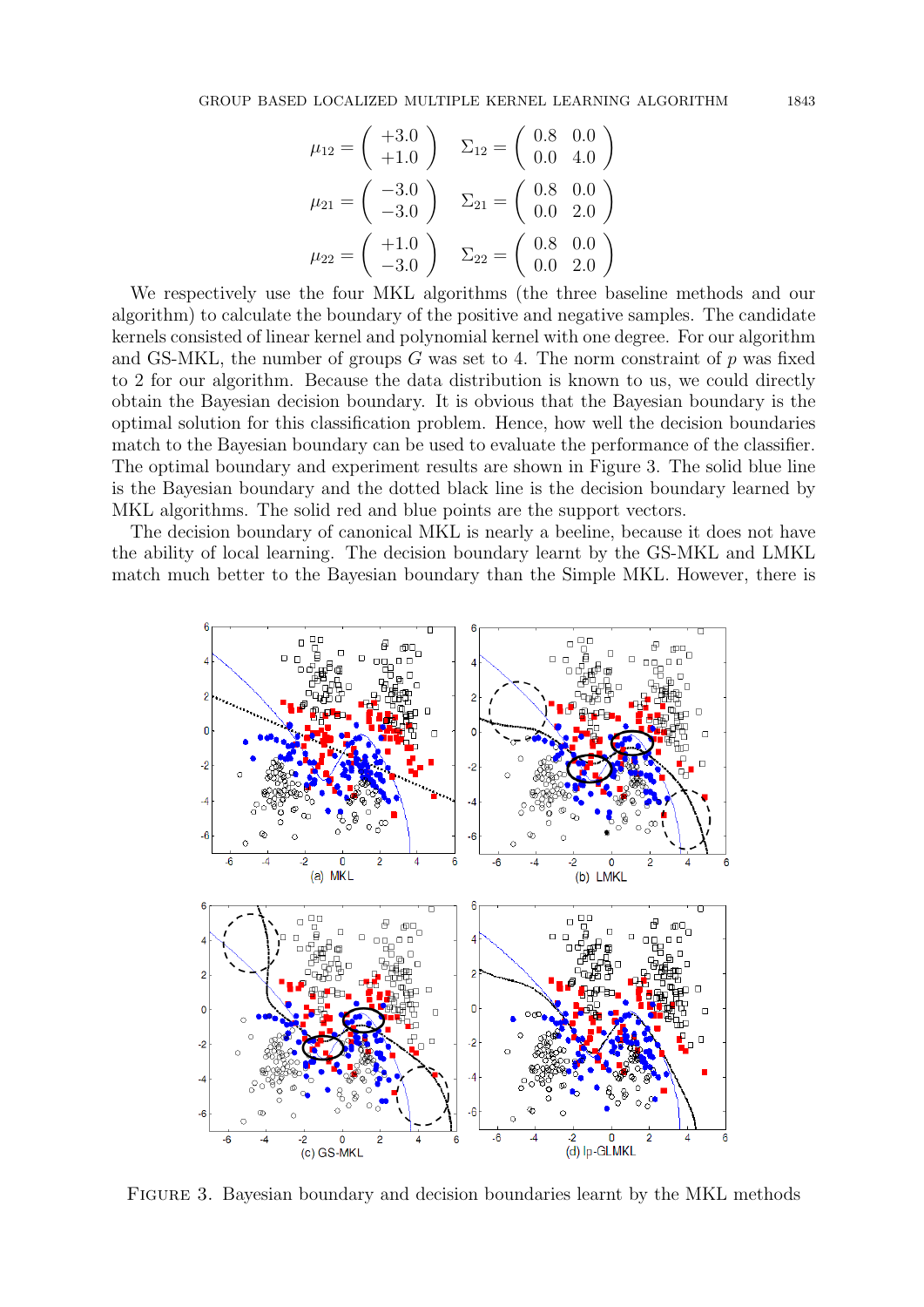also a big gap in the sparse region signed as dotted circles. In addition, the decision boundary matches not well in the dense region signed as solid circles. Our algorithm obtained a much better decision boundary than the other three approaches. Because we use a non-sparse constraint on the kernels and we design a novel clustering algorithm with multiple kernels, the advantage of the two kernels is also adopted. Then we analyze the number of support vectors. Our method needs fewer support vectors than other MKL methods, which intuitively demonstrates the effectiveness in the testing processing.

4.2. **Experiments on UCI datasets.** Then we took some experiments on UCI dataset to evaluate the performance of our method. Since each dimension could be thought of a view of the dataset, we used one Gaussian kernel to represent each dimension of the datasets. For example, due to the fact that the "Ionosphere" dataset consisted of 34 dimensions, 34 kernels were used for the "Ionosphere" dataset. The width of Gaussian kernel was equal to half the mean-squared distance of the associated view [26]. In this section, three experiments were implemented. Firstly, we evaluated the influence of various *g* (number of groups). Secondly, the experiment was taken to test the influence of *p* on kernel weights and classification accuracy. Finally, the performance of the proposed algorithm was compared to the baseline approaches. For every dataset, 80% of samples were randomly selected for training and the rest for testing. All the experiments were repeated 10 times. Table 1 lists the detail of the eight UCI datasets.

| Datasets   | Number of<br>instances | Number of<br>features | Number of<br>classes |  |
|------------|------------------------|-----------------------|----------------------|--|
| Heart      | 270                    | 13                    | $\mathcal{D}$        |  |
| Ionosphere | 351                    | 34                    | $\overline{2}$       |  |
| Liver      | 345                    | 6                     | $\overline{2}$       |  |
| Sonar      | 208                    | 60                    | 2                    |  |
| Spambase   | 4601                   | 57                    | 2                    |  |
| Wbdc       | 569                    | 30                    | 2                    |  |
| Pima       | 768                    | 8                     | 2                    |  |
| Glass      | 214                    |                       |                      |  |

Table 1. Parameter values of the UCI datasets

4.2.1. *Influence of G (number of groups).* In our method, the samples are divided into groups. So the influence of group number was evaluated in this experiment. We respectively used [1*,* 5*,* 10*,* 20*, N*] (*N* is the number of samples) as the number of groups to train the classifier. And the results are shown in Figure 4. As shown in Figure 4, the classification accuracies vary with the value of *G*. While  $G = 1$ , the results are close to the canonical MKL method, and the results are close to the results of the LMKL method while  $G = N$ . Therefore, the optimal classification accuracies can be obtained by selecting the appropriate value of *G*.

4.2.2. *Influence of various p.* In this experiment, five different values of *p* composed of *{*1*,* 1*.*2*,* 1*.*4*,* 1*.*6*,* 1*.*8*,* 2*}*, were chosen to evaluate the influence of norm constraint. For a specific sample, Figure 5 shows the weights of the kernels on the training set of the "Ionosphere" with various *p* norms. We can observe that the sparsity of the learned kernels decreases as the increasing of  $p$ . While  $p = 1$ , a few kernels play a role in the classification task. That is to say, the result is sparse. As *p* increases, more kernels come into use. While  $p \to \infty$ , the kernel weights are similar to each other.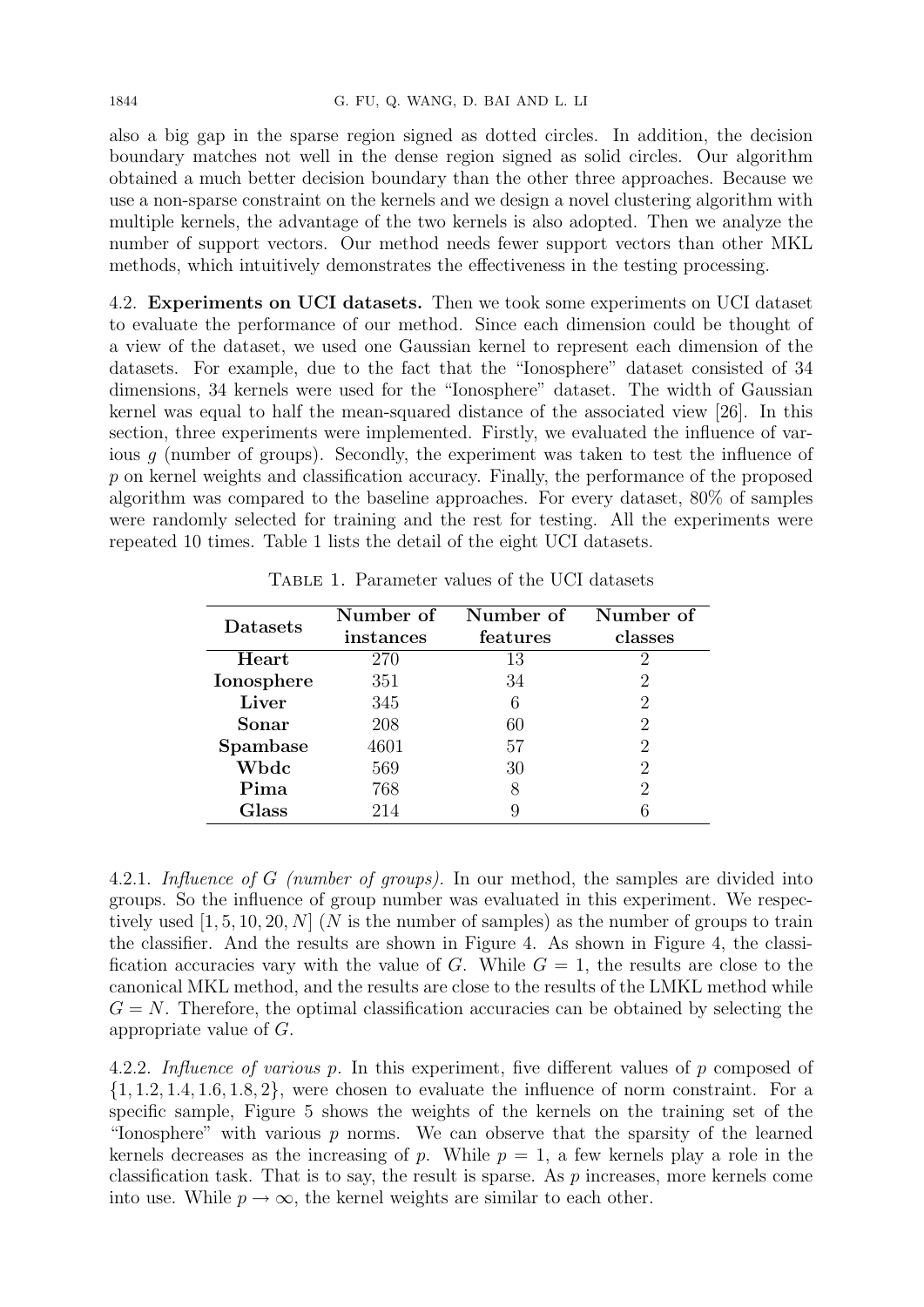

FIGURE 4. Classification accuracies  $(\%)$  with various *G* (number of groups)



Figure 5. Combination weights of kernels with various *p* norms for a given sample

The testing accuracies with various *p* are shown in Figure 6. We observe that the classification accuracies vary with the value of *p*. By choosing appropriate *p*, our method can obtain better classification accuracy. The optimal *p* is not fixed for different datasets, which depends on the distribution of dataset. As given in [11], the optimal value of *p* is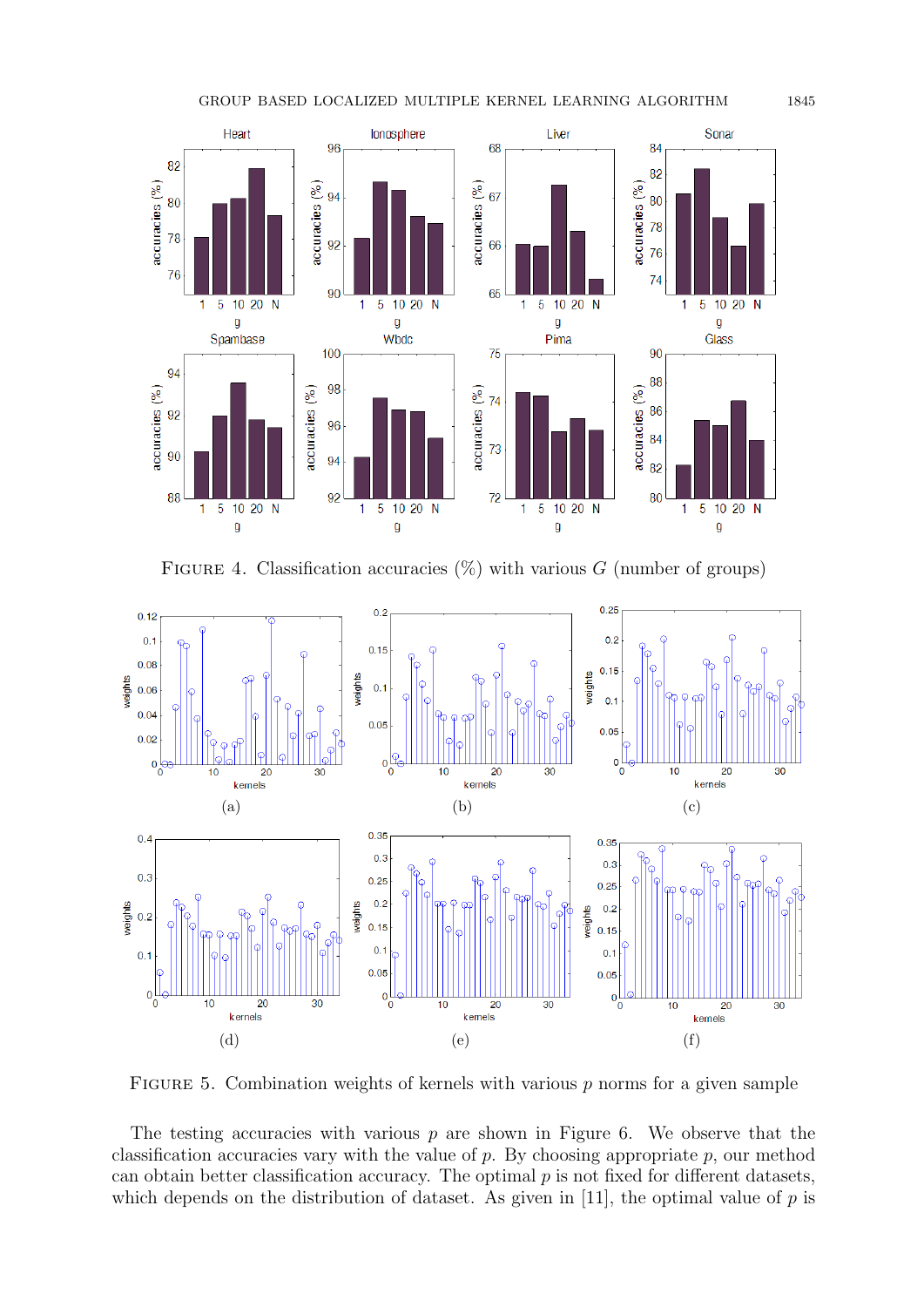

Figure 6. Classification accuracies (%) with various *p*

| Dataset    | Simple MKL LMKL GS-MKL |       |       | $lp$ -GLMKL |
|------------|------------------------|-------|-------|-------------|
| Heart      | 78.12                  | 79.33 | 78.32 | 81.93       |
| Ionosphere | 92.29                  | 92.90 | 92.65 | 94.65       |
| Liver      | 66.03                  | 65.32 | 65.53 | 67.26       |
| Sonar      | 80.60                  | 79.83 | 80.78 | 82.43       |
| Spambase   | 90.26                  | 91.42 | 89.91 | 93.57       |
| Wbdc       | 94.29                  | 95.32 | 94.62 | 97.58       |
| Pima       | 74.21                  | 73.41 | 73.91 | 74.12       |
| Glass      | 82.28                  | 84.03 | 83.33 | 86.74       |

TABLE 2. Classification accuracies  $(\%)$  of different algorithms

generally bigger than 1. Our experiments show that this rule is also suitable for localized MKL.

4.2.3. *Comparative evaluation.* In this experiment, we compared our algorithm to the baseline MKL methods. The parameters were acquired in Section 4.2.1 and Section 4.2.2. The results are listed in Table 2.

As we can see in Table 2, our method achieves the best classification accuracy in seven of the eight datasets and the result on "Pima" dataset is very close to the best one. The results show that our method performs better than other MKL methods. Because we select the optimal norm constraint and group number, the better combination kernel is learnt for each local space. For the "Pima" dataset, the canonical MKL obtained the best classification accuracy. The reason may be that this dataset is not suitable for local learning method since the kernels play a same role in each local space. However, by accommodating the parameters, the classification accuracy of our algorithm is very close to the best one.

4.3. **Experiments on visual image categorization.** We finally applied our algorithm to two visual image datasets: Scene-15 and Caltech-101. Scene-15 dataset contains 15 scene categories, while each category has 200 to 400 images. Caltech-101 involves 102 object categories, while each category contains 31 to 800 images. In order to make the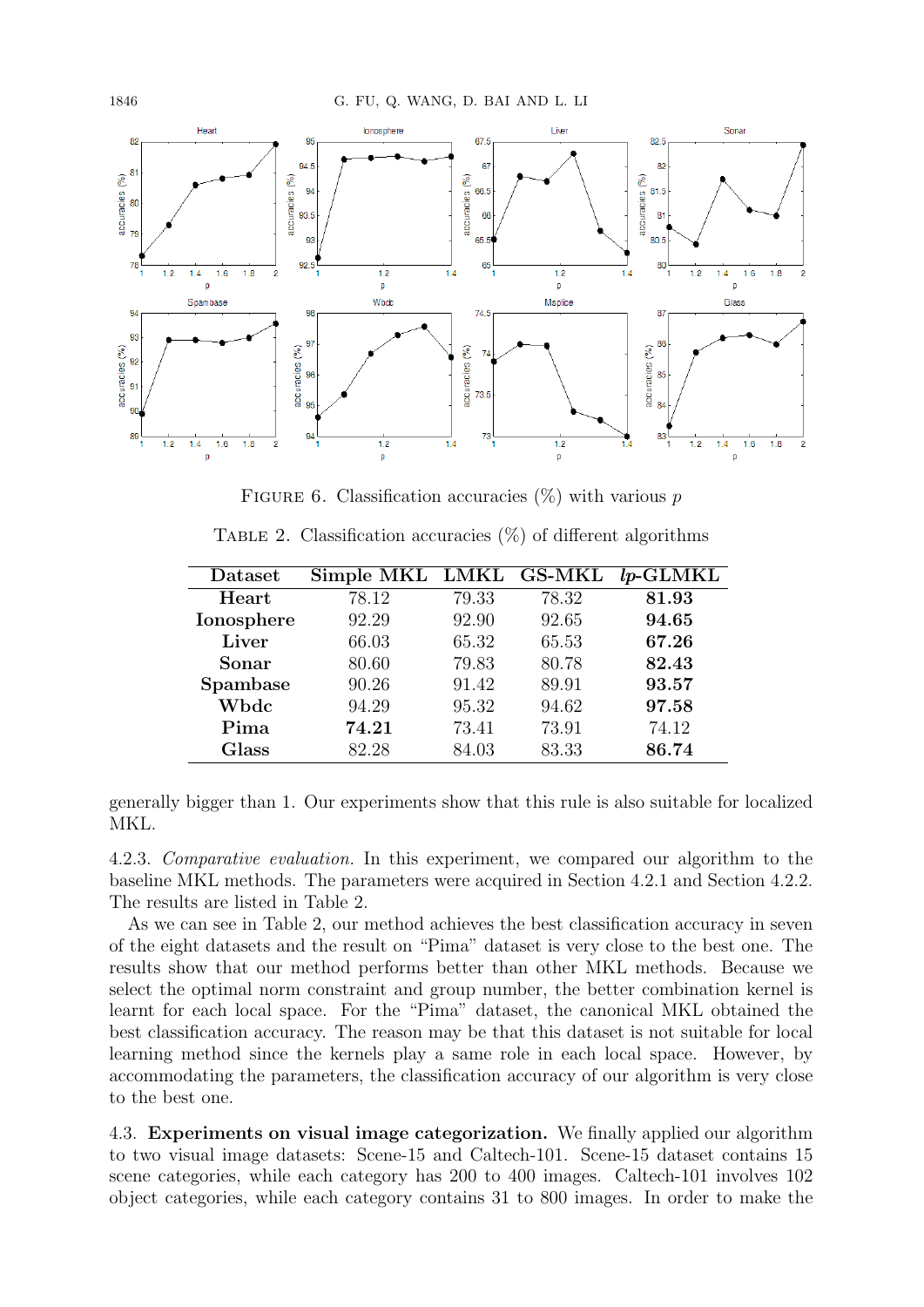experimental results comparable, we followed the usual setting of training and testing sets. For each dataset, the number of images from each category was fixed, but the images were randomly selected while repeating the experiments. For Caltech-101, we used 10, 15, 20, 25, 30 images per category as training set and the rest for testing set. For Scene-15, the training set of each category was set to 10, 20, 30, 50, 100 and the rest were taken as testing set. The hyper-parameters of each algorithm were tuned using cross-validation procedures.

We used eight descriptors to represent the images, i.e., GIST, histogram of oriented gradient  $2 \times 2$ , dense SIFT, sparse SIFT, line histograms, self-similarity, texton, and geometric map. The associated kernels were computed based on radial basis function distance for GIST and *χ*2 distances for all the others. All kernels were normalized to unit trace. The one-versus-all rule was used to solve the multiclass classification problem.

The average classification accuracies are shown in Table 3 and Table 4. In terms of classification accuracies, *lp*-GLMKL performs better than the baseline method. When the number of training samples is small, the advantage of our algorithm is not obvious. For both the two datasets, when training number is 10, LMKL obtained the best accuracy. The reason is that the training set is too small to divide into groups. With the increasing of training samples, the advantage of our algorithm becomes more obvious. Then we look at the variance of accuracies. The variance of our algorithm is less than the other two local learning algorithms. This indicates our algorithm is more reliable.

|                                                                                              |     |                                                             |     | Number of positive training samples per category                           |                |
|----------------------------------------------------------------------------------------------|-----|-------------------------------------------------------------|-----|----------------------------------------------------------------------------|----------------|
| Algorithm                                                                                    | 10. | 15                                                          | -20 | 25                                                                         | 30             |
| <b>Simple MKL</b> $66.4 \pm 1.1$ $70.5 \pm 1.1$ $73.7 \pm 1.0$ $75.2 \pm 0.8$ $75.7 \pm 0.8$ |     |                                                             |     |                                                                            |                |
| LMKL                                                                                         |     | 69.2 $\pm$ 1.5 75.3 $\pm$ 1.2 77.7 $\pm$ 1.1 79.5 $\pm$ 1.1 |     |                                                                            | $80.4 \pm 1.0$ |
| <b>GS-MKL</b>                                                                                |     |                                                             |     | $66.3 \pm 1.3$ $75.3 \pm 1.1$ $81.6 \pm 1.1$ $83.6 \pm 1.0$ $84.4 \pm 0.9$ |                |
| $lp$ -GMKL                                                                                   |     |                                                             |     | $67.1 \pm 1.2$ $75.4 \pm 1.1$ $82.1 \pm 1.0$ $84.1 \pm 1.0$ $85.0 \pm 0.8$ |                |

Table 3. Classification accuracies on Caltech-101

| TABLE 4. Classification accuracies on Scene-15 |  |  |  |  |  |  |
|------------------------------------------------|--|--|--|--|--|--|
|------------------------------------------------|--|--|--|--|--|--|

|                                                                | Number of positive training samples per category |                                              |     |                                                                            |                |  |
|----------------------------------------------------------------|--------------------------------------------------|----------------------------------------------|-----|----------------------------------------------------------------------------|----------------|--|
| Algorithm                                                      | 10                                               | 20                                           | -30 | 50                                                                         | 100            |  |
| <b>Simple MKL</b> $59.7 \pm 1.2$ $65.9 \pm 1.1$ $71.0 \pm 1.0$ |                                                  |                                              |     | $77.2 \pm 0.8$                                                             | $82.9 \pm 0.6$ |  |
| LMKL                                                           |                                                  | 62.5 $\pm$ 1.6 67.1 $\pm$ 1.3 72.7 $\pm$ 1.1 |     | $78.3 \pm 0.9$                                                             | $84.3 \pm 0.8$ |  |
| <b>GS-MKL</b>                                                  |                                                  | $61.3 \pm 1.4$ $68.4 \pm 1.2$ $74.3 \pm 1.1$ |     | $80.8 \pm 1.0$                                                             | $86.6 \pm 0.9$ |  |
| $lp$ -GMKL                                                     |                                                  |                                              |     | $62.3 \pm 1.3$ $69.1 \pm 1.1$ $74.9 \pm 0.9$ $82.0 \pm 0.8$ $88.1 \pm 0.7$ |                |  |

5. **Discussion.** In this paper, we proposed a group based localized multiple kernel learning algorithm with *lp*-norm constraint. Since the samples were represented by multiple kernels or features, we designed a multi-kernel K-means clustering algorithm for data pre-procedure. Thanks to the fact that the *lp*-norm constraint was employed for the local kernel weights, we obtained a non-sparse results of kernels. The performance of classifier is improved by adjusting the sparsity of kernels. The experiments confirm the improvement of our algorithm on classification accuracy.

However, there are more parameters in the new model, which cannot be obtained in advance. In next work, we will try to research the relationship between the parameter *p* and the property of specific dataset. If the optimal *p* can be directly calculated or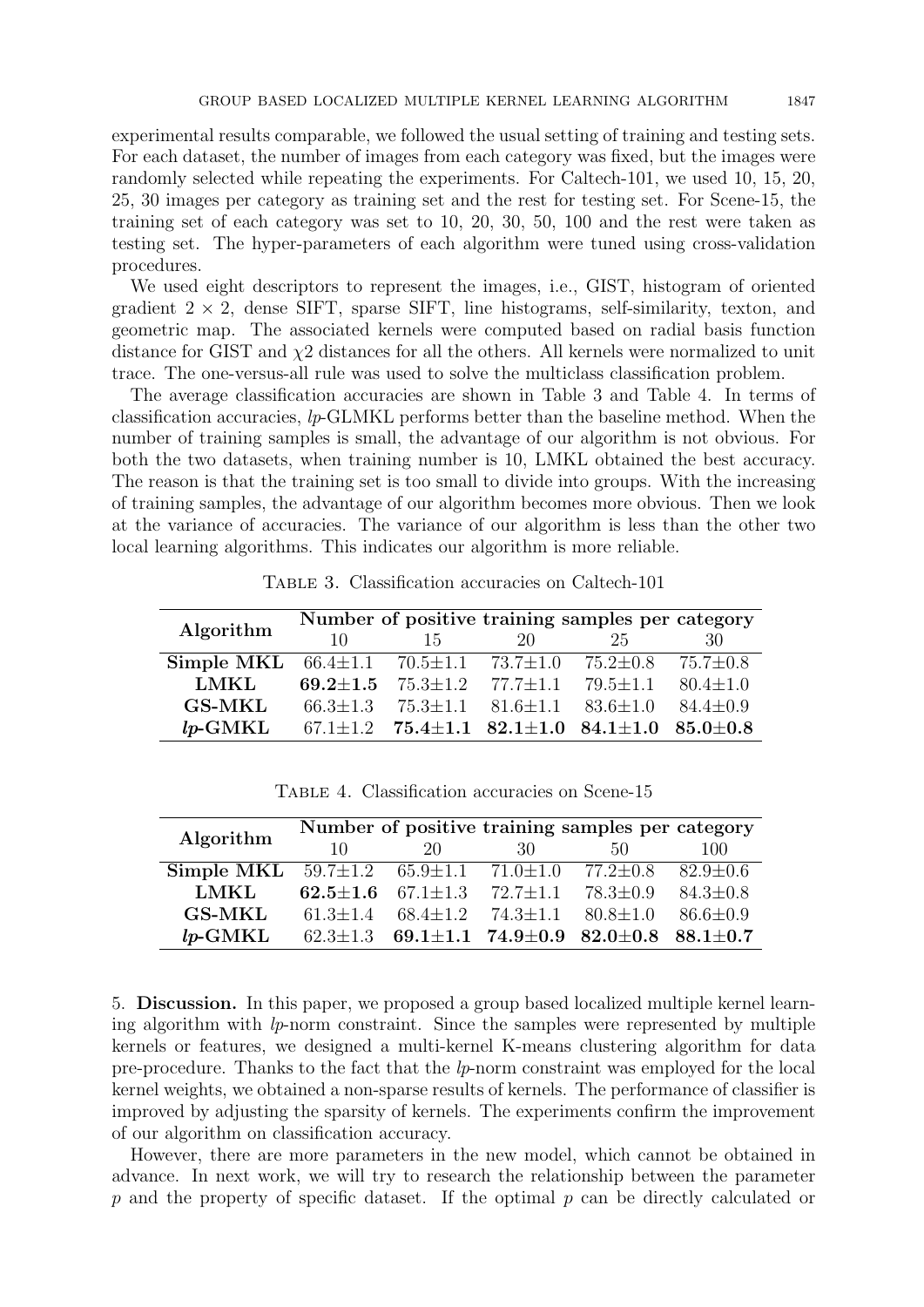1848 G. FU, Q. WANG, D. BAI AND L. LI

estimated, the cross-validation could be omitted. In addition, the proposed algorithm can also be extended to other learning settings and further application.

**Acknowledgments.** This work was jointly supported by the National Natural Science Foundation for Young Scientists of China (Grant Nos: 61202332, 61403397) and the Natural Science Foundation of Shaanxi Province, China (Grant No: 2015JM6313). The authors also gratefully acknowledge the helpful comments and suggestion of the reviewers, which have improved the presentation.

## **REFERENCES**

- [1] V. Vapnik, *The Nature of Statistical Learning Theory*, Springer-Verlag, New York, 1995.
- [2] M. Gonen and E. Alpaydm, Multiple kernel learning algorithms, *Journal of Machine Learning Research*, vol.12, pp.2211-2268, 2011.
- [3] K. P. Bennett, M. Momma and M. J. Embrechts, MARK: A boosting algorithm for heterogeneous kernel models, *Proc. of the 8th ACM-SIGKDD International Conference on Knowledge Discovery and Data Mining*, Edmonton, Canada, pp.24-31, 2002.
- [4] G. R. G. Lanckriet, N. Cristianini, P. Bartlett, L. E. Ghaoui and M. I. Jordan, Learning the kernel matrix with semidefinite programming, *Journal of Machine Learning Research*, vol.1, no.5, pp.27-72, 2004.
- [5] F. R. Bach, G. R. G. Lanckriet and M. I. Jordan, Multiple kernel learning, conic duality, and the SMO algorithm, *Proc. of the 21st International Conference on Machine Learning*, Banff, Canada, pp.41-48, 2004.
- [6] S. Sonnenburg, G. Ratsch, C. Schafer and B. Scholkopf, Large scale multiple kernel learning, *Journal of Machine Learning Research*, vol.7, no.7, pp.1531-1565, 2010.
- [7] A. Rakotomamonjy, F. R. Bach, S. Canu and Y. Grandvalet, Simple MKL, *Journal of Machine Learning Research*, vol.11, no.9, pp.2491-2521, 2008.
- [8] Y. Lu, L. Wang and J. Lu, Multiple kernel clustering based on centered kernel alignment, *Pattern Recognition*, vol.47, no.11, pp.3656-3664, 2014.
- [9] A. Nazarpour and P. Adibi, Two-stage multiple kernel learning for supervised dimensionality reduction, *Pattern Recognition*, vol.48, no.5, pp.1854-1862, 2015.
- [10] X. Tian, G. Gasso and S. Canu, A multiple kernel framework for inductive semi-supervised SVM learning, *Neurocomputing*, vol.90, no.8, pp.46-58, 2012.
- [11] K. Marius, B. Ulf, S. Soren and Z. Alexander, *lp*-norm multiple kernel learning, *Journal of Machine Learning Research*, vol.12, pp.953-997, 2011.
- [12] T. Sun, L. Jiao, F. Liu et al., Selective multiple kernel learning for classification with ensemble strategy, *Pattern Recognition*, vol.46, no.11, pp.3081-3090, 2013.
- [13] Z. Xu, R. Jin, H. Yang et al., Simple and efficient multiple kernel learning by group lasso, *Proc. of the 27th International Conference on Machine Learning*, Haifa, Israel, pp.1175-1182, 2010.
- [14] F. Aiolli and M. Donini, EasyMKL: A scalable multiple kernel learning algorithm, *Neurocomputing*, vol.169, pp.215-224, 2015.
- [15] B. Ni, T. Li and P. Moulin, Beta process multiple kernel learning, *IEEE Conference on Computer Vision and Pattern Recognition*, pp.963-970, 2014.
- [16] I. Rebai, Y. Benayed and W. Mahdi, Deep multilayer multiple kernel learning, *Neural Computing & Applications*, pp.1-10, 2015.
- [17] M. Gonen and E. Alpaydin, Localized algorithms for multiple kernel learning, *Pattern Recognition*, vol.46, no.3, pp.795-807, 2013.
- [18] M. Varma, Local deep kernel learning for efficient non-linear SVM prediction, *International Conference on Machine Learning*, pp.486-494, 2013.
- [19] Y. Han and G. Liu, Probability-confidence-kernel-based localized multiple kernel learning with *l*(*p*) norm, *IEEE Trans. Systems, Man, and Cybernetics. Part B, Cybernetics: A Publication of the IEEE Systems, Man, and Cybernetics Society*, vol.42, no.3, pp.827-837, 2012.
- [20] Y. Han, K. Yang, Y. Ma et al., Localized multiple kernel learning via sample-wise alternating optimization, *IEEE Trans. Cybernetics*, vol.4, no.1, pp.127-148, 2013.
- [21] Y. Lei, A. Binder, U. Dogan and M. Kloft, Theory and algorithms for the localized setting of learning kernels, *Journal of Machine Learning Research*, vol.7, no.7, pp.173-195, 2015.